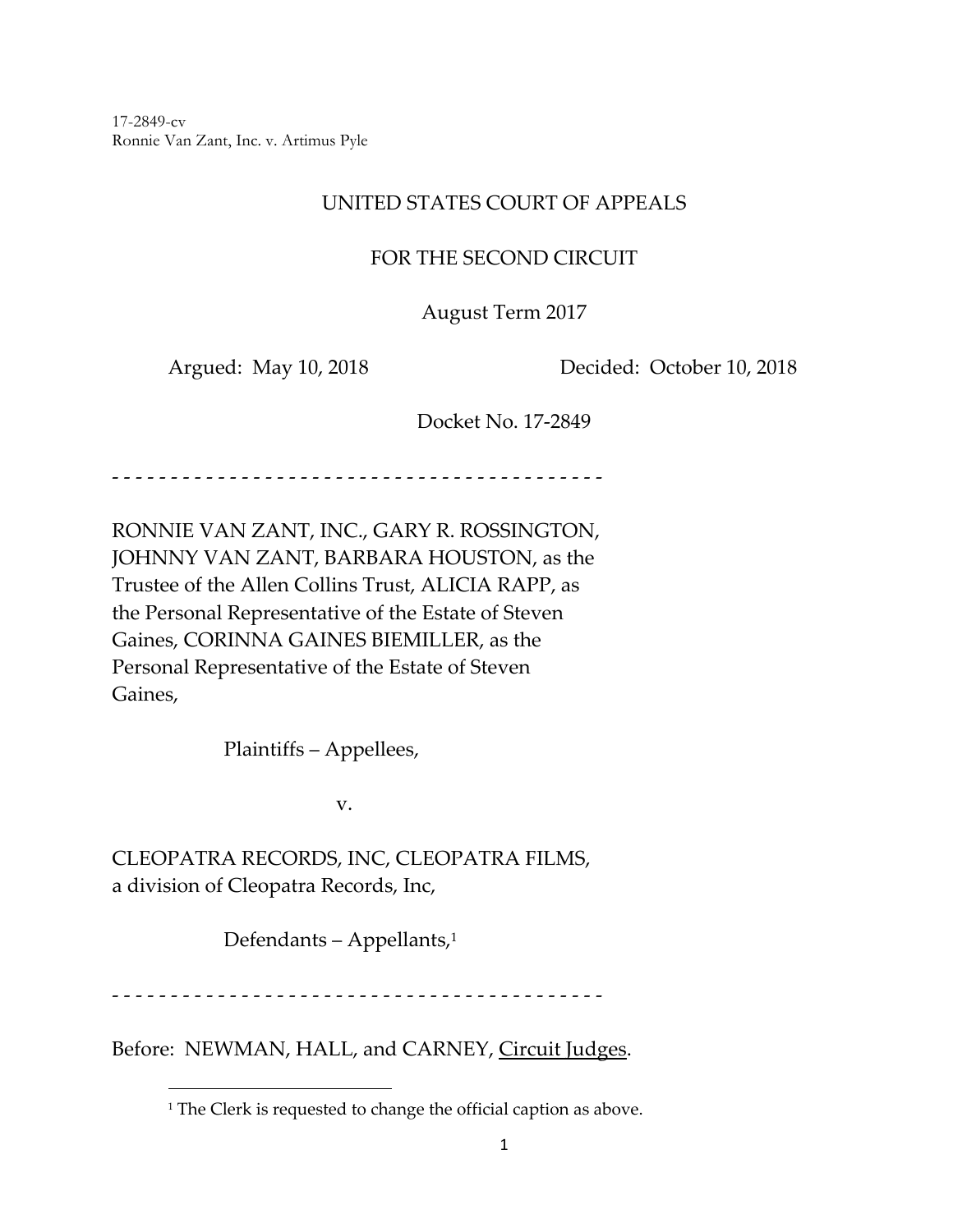Appeal from the September 13, 2017, judgment and permanent injunction of the District Court for the Southern District of New York (Robert W. Sweet, District Judge), enjoining the release of a movie for alleged violation of a consent decree settling a suit between private parties.

Judgment reversed and injunction vacated because the terms of the consent decree, which were implemented by the District Court's injunction, are inconsistent, or at least insufficiently precise, to support the injunction. Judge Newman, with whom Judge Hall joins, concurs with a separate opinion.

- Evan M. Mandel, (Rishi Bhandari, on the brief), Mandel Bhandari LLP, New York, NY, for Defendants‐Appellants Cleopatra Records, Inc. and Cleopatra Films.
- Richard G. Haddad, (Sandor Frankel, Pauline McTernan, on the brief), Otterbourg P.C., New York, NY, for Plaintiffs‐Appellees Ronnie Van Zant, Inc., Gary R. Rossington, Johnny Van Zant, Barbara Houston, Alicia Rapp, and Corinna Gaines Biemiller.
- (Nathan Siegel, L. Danielle Toaltoan, Davis Wright Tremaine LLP, New York, NY, for amici curiae A&E Television Networks, LLC, Home Box Office, Inc., Metro‐Goldwyn‐Mayer Studios Inc., NBCUniversal Media, LLC, Paramount Pictures Corporation, Sony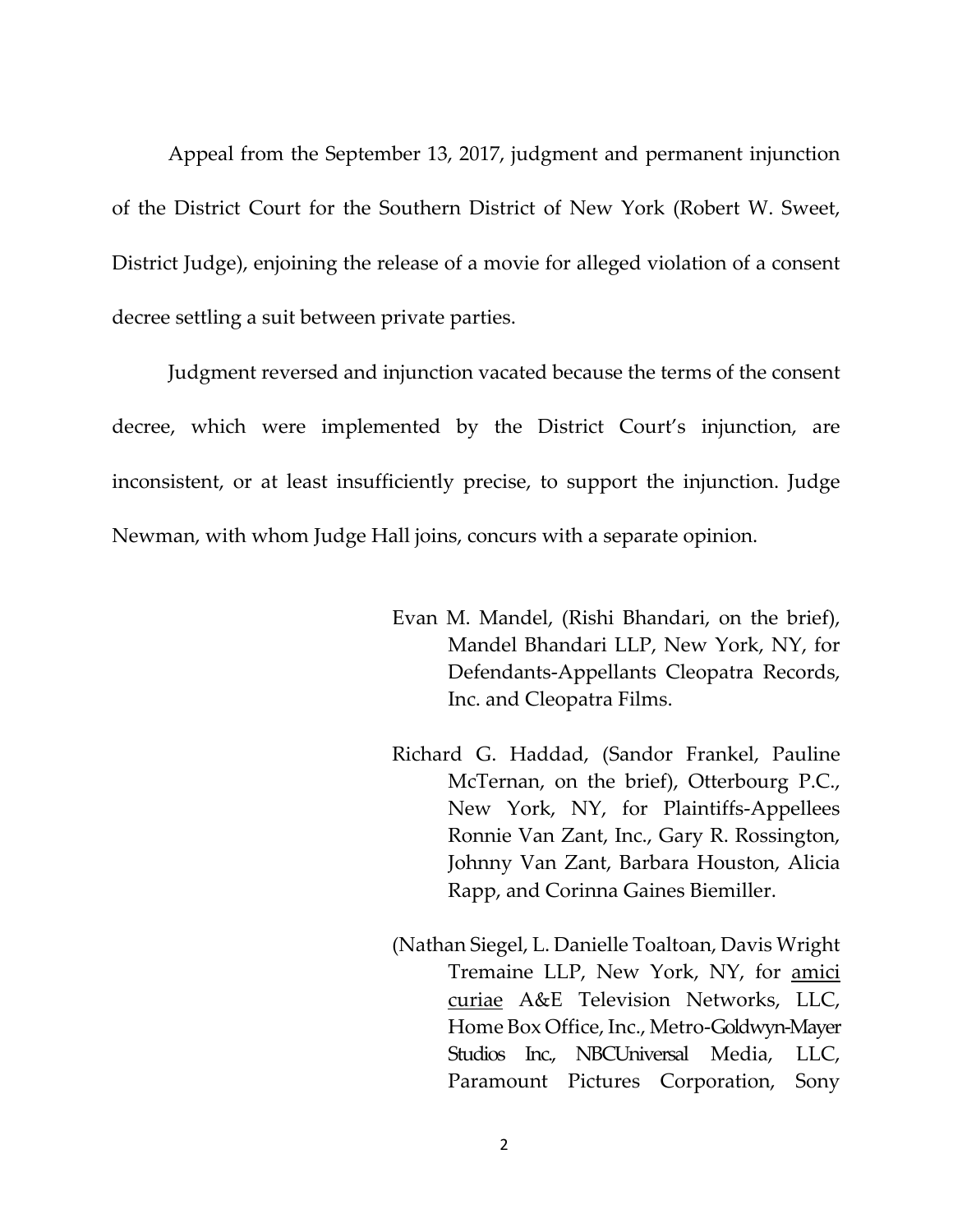Pictures Entertainment Inc., Twentieth Century Fox Film Corporation, Univision Communications Inc., and Warner Bros. Entertainment Inc., in support of Defendants‐Appellants.)

(Bruce D. Brown, Gregg P. Leslie, Caitlin Vogus, The Reporters Committee for Freedom of the Press, Washington, D.C., for amici curiae The Reporters Committee for Freedom of the Press, American Society of News Editors, The Associated Press Media Editors, Association of Alternative Newsmedia, The Association of American Publishers, Inc., Discovery Communications LLC, Dow Jones & Company, Inc., First Amendment Coalition, First Look Media Works, Inc., The International Documentary Association, The Investigative Reporting Workshop, MPA – The Association of Magazine Media, National Press Photographers Association, and The Tully Center for Free Speech, in support of Defendants‐Appellants.)

#### PER CURIAM:

This appeal presents the issue of whether the release of a movie will violate the provisions of a consent order that settled a lawsuit between private parties. This issue arises on an appeal by Defendants‐Appellants Cleopatra Records, Inc. and Cleopatra Films (together, "Cleopatra") from the September 13, 2017,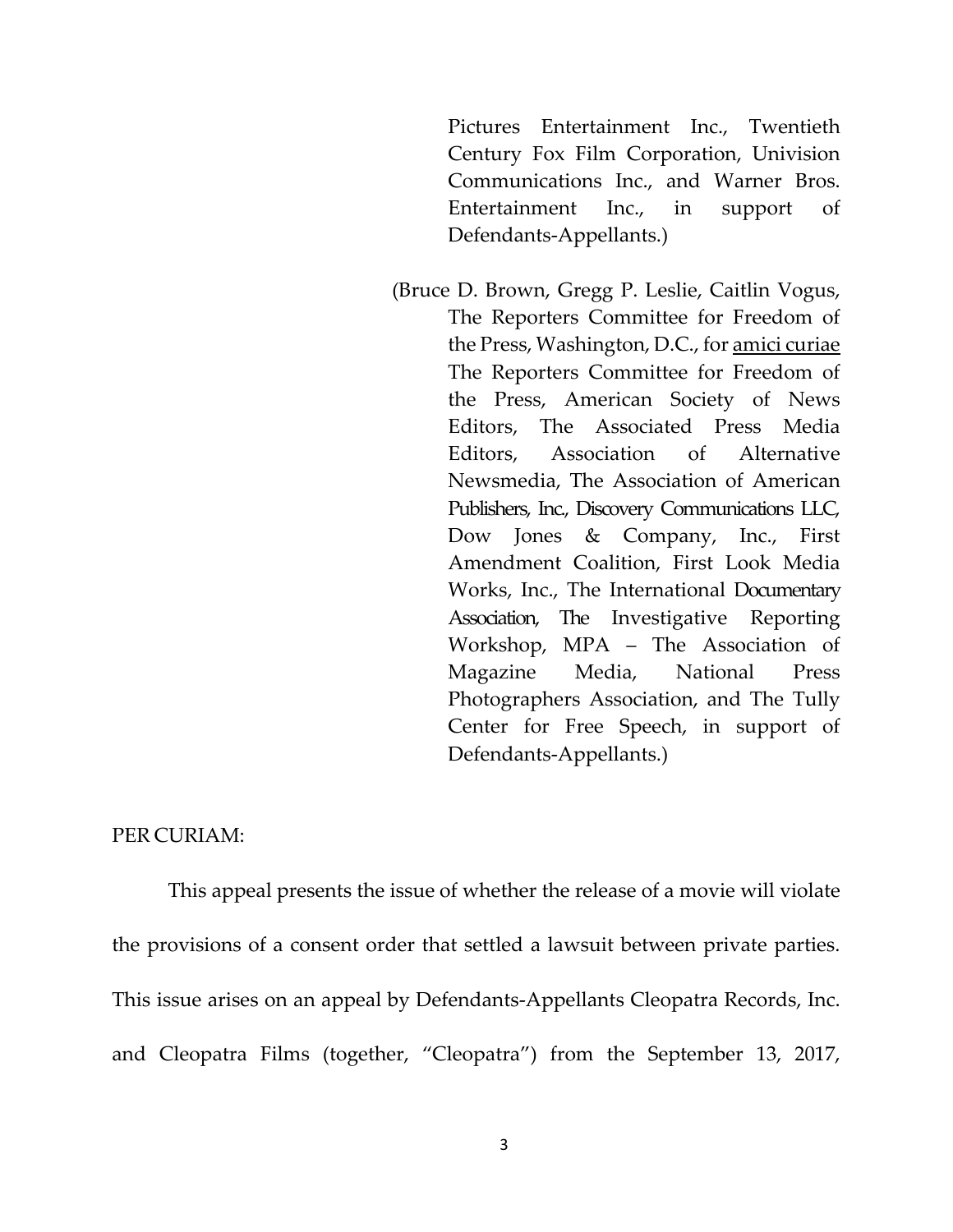judgment and permanent injunction of the District Court for the Southern District of New York (Robert W. Sweet, District Judge). *See Van Zant, Inc. v. Pyle*, 270 F. Supp. 3d 656 (S.D.N.Y. 2017). The consent order settled a suit brought in 1988 by Judith Van Zant Jenness ("Judith"), then known as Judith Van Zant Grondin, against past and then present members of the rock band known as Lynyrd Skynyrd. *See Grondin v. Rossington*, 690 F. Supp. 200 (S.D.N.Y. 1988). The 1988 suit sought to clarify each party's rights with respect to use of the name "Lynyrd Skynyrd" and their rights, among other things, to make films about the band and their own lives.

We conclude that the terms of the Consent Order are inconsistent, or at least insufficiently precise, to support an injunction, and we therefore reverse the judgment of the District Court and vacate the injunction.

### Background

*The Lynyrd Skynyrd band*. Lynyrd Skynyrd was a rock band founded in the 1960s by Ronnie Van Zant ("Ronnie"), Gary R. Rossington, and Allen Collins. "The name Lynyrd Skynyrd was chosen as a spoof on the name of their high school gym teacher and is pronounced [as if it were spelled] Leonard Skinnerd." *Grondin v. Rossington*, 690 F. Supp. 200, 202 (S.D.N.Y. 1988). Artimus Pyle, an individual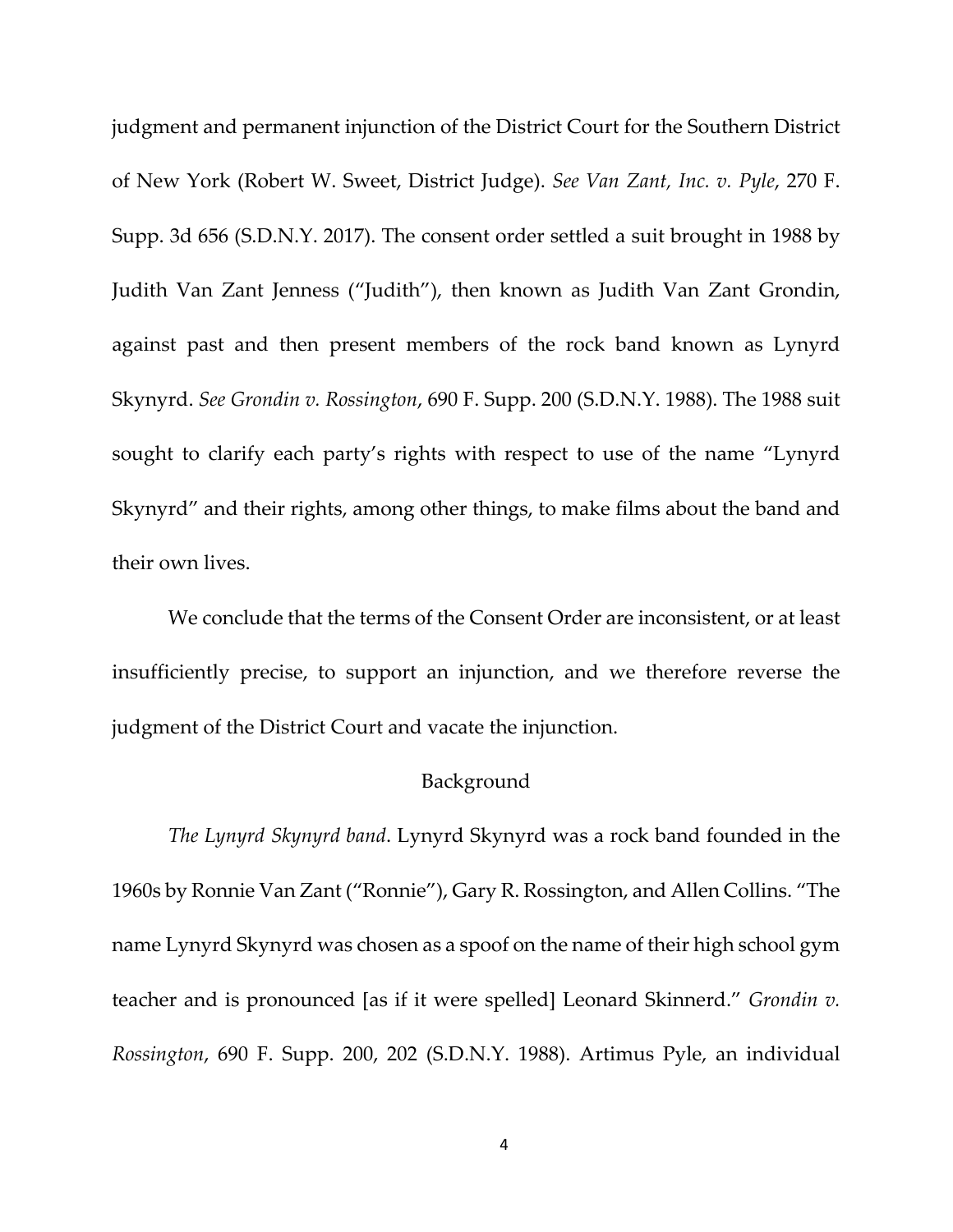critical to the issues in the pending appeal, joined the band as a drummer in 1975. Ronnie led the band, was lead singer, and wrote 50 percent of the songs. On October 20, 1977, an airplane carrying the band members crashed in Mississippi. Ronnie, Steven Gaines, Gaines' sister, and several others died. Pyle, Rossington, and Collins survived.

After the plane crash, Judith, Ronnie's widow, Rossington, and Collins entered into what they called a "blood oath" (the "Oath"), promising "never to use the name Lynyrd Skynyrd again." *See Grondin*, 690 F. Supp. at 202. The Oath was respected for 10 years.

In 1987, the surviving band members embarked on a tribute tour to Lynyrd Skynyrd. Judith took issue with their use of the band's name and sued them in the Southern District. This was the *Grondin* case, which ended with the Consent Order at issue on this appeal.

*The Consent Order*. The Consent Order restricts how the parties to the *Grondin* lawsuit, including Pyle, can use, among other things, the name Lynyrd Skynyrd, biographical material of Van Zant, and the history of the Lynyrd Skynyrd band, but permits the parties, among other things, to exploit their life stories and portray their experiences with the band in movies. We set forth below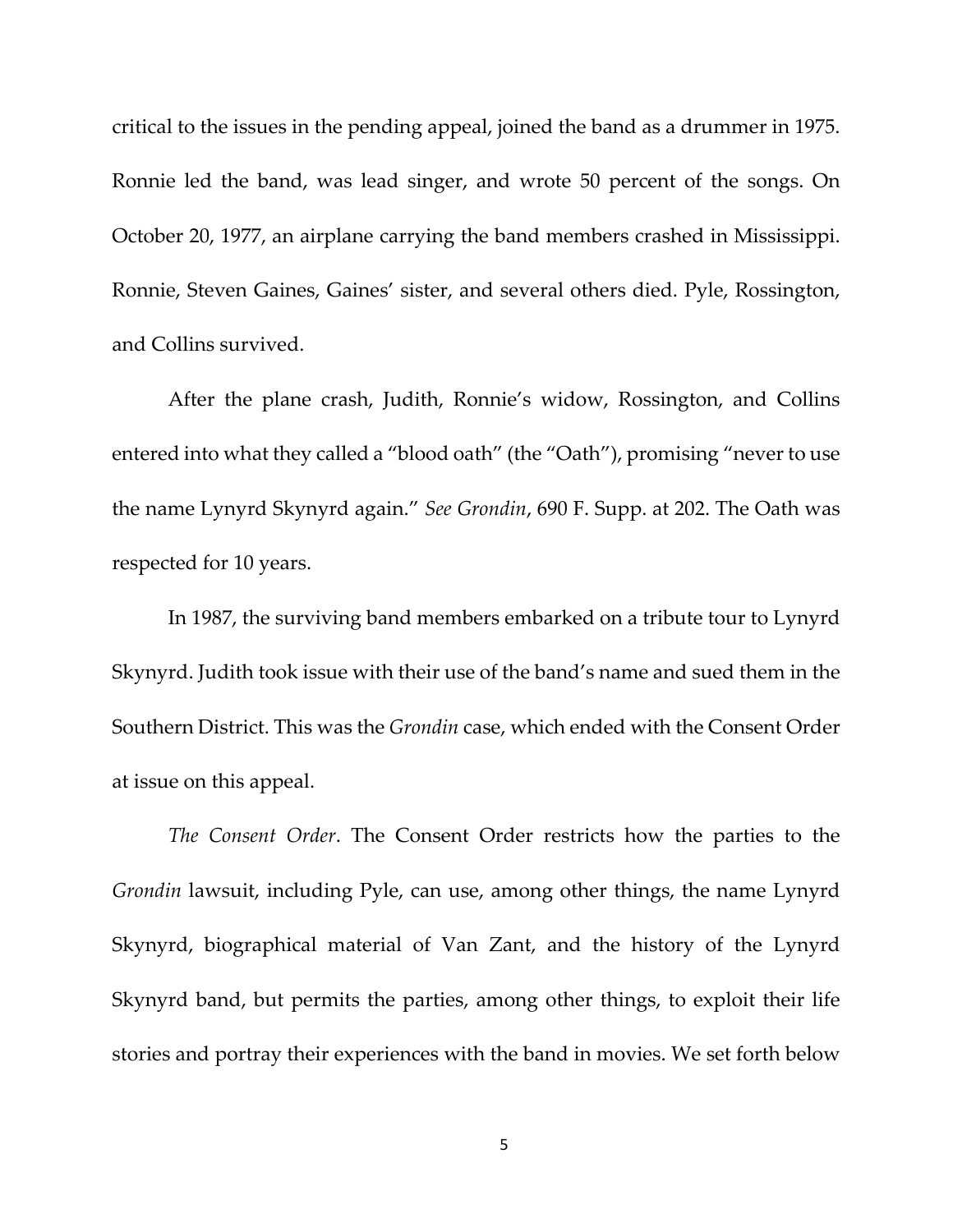and analyze the key language of the parties' settlement agreement, which was soordered by the District Court and became the Consent Order we consider here as the basis for the District Court's injunction.

*The film.* Cleopatra Records, Inc., founded and co‐owned by Brian Perera ("Perera"), is a Los Angeles‐based independent recording label. Sometime after its formation, Cleopatra Records entered the film business. In early 2016 Perera decided to make a film about Lynyrd Skynyrd and the 1977 plane crash (the "Film"). Ultimately, Pyle signed a contract with Cleopatra Records, Inc., in which he and Cleopatra Records agreed to the following:

- Pyle would be entitled to 5 percent of the Film's net receipts;
- The Film would be "based on the story of Lynyrd Skynyrd's 1977 plane crash and the events surrounding it" and would be "told through the recollections and life experiences of" Pyle;
- Pyle would narrate the Film, participate in on-camera interviews for the Film's bonus materials, contribute an original song to the Film's score, and have a cameo appearance in the Film; and
- Pyle would receive a "Consultant" or "Co-Producer" credit in the Film.

Joint App'x 2332‐33.

*Plaintiffs' cease and desist letter.* In July 2016, after learning of the Film from press releases, the Plaintiffs sent a cease and desist letter informing Cleopatra that it was "not authorized to make a film which either purports to be or is about the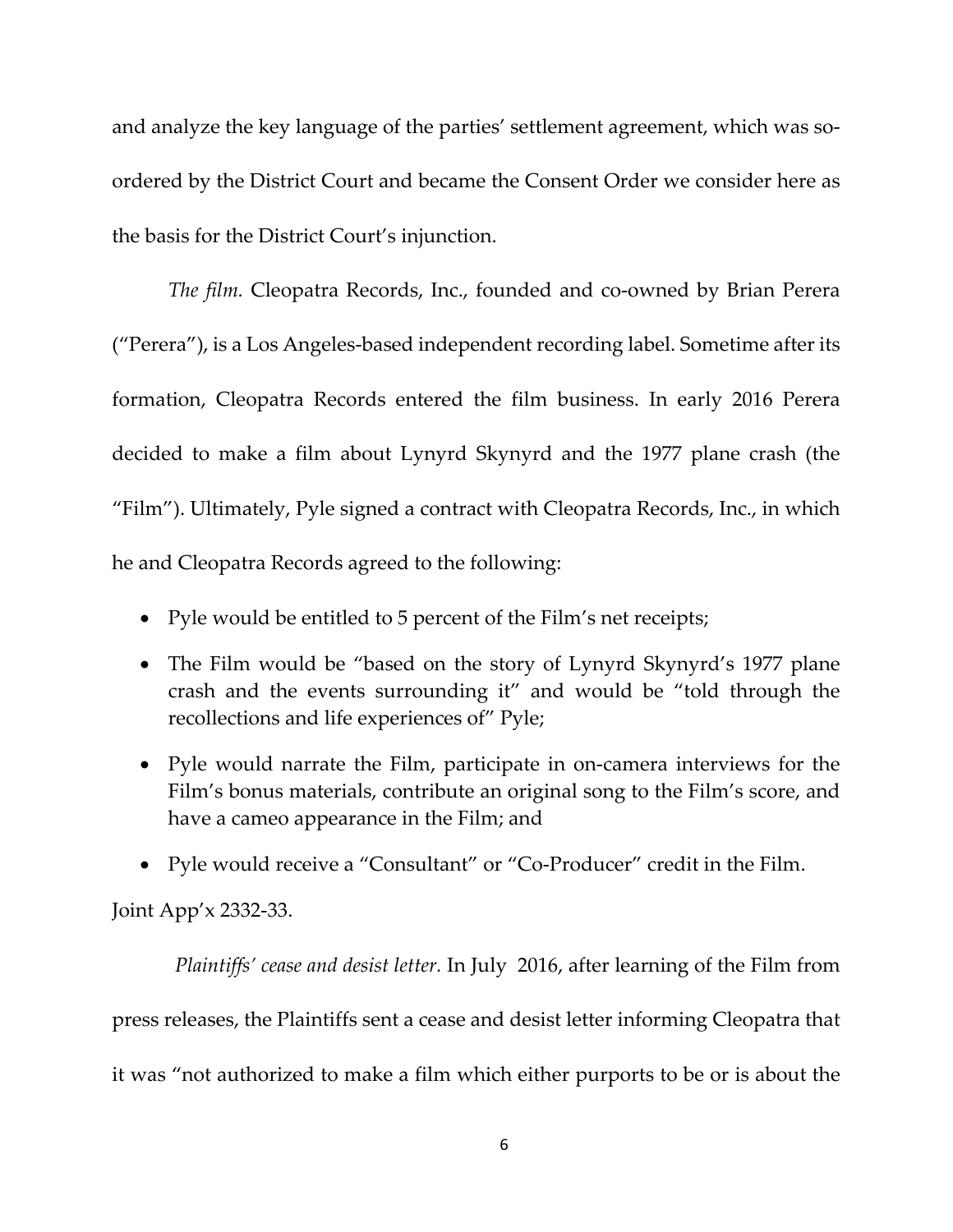history of the Band, in whole or in part [and] not authorized to use the name, likeness, portrait, picture or biographical material of Rossington, Van Zant or Gaines in any manner." Joint App'x 2164. The Plaintiffs requested a copy of the script and said that if it proved to be the life story of Pyle and was "in no way a history of the Band," they might reevaluate their position. *Id*.

Cleopatra responded by requesting a copy of the Consent Order and asserting that it was not subject to any agreement with Plaintiffs and that it had "a First Amendment right to produce and distribute a dramatic film depicting, describing, and/or based upon true, historical events, as it sees fit." *Id.* at 2424. In the month following its response, Cleopatra also inquired of Judith whether she had any interest in participating in the Film, but that inquiry petered out without a firm reply.

*The Film'sfinal script.* The District Court observed that the "Film's final script focuses principally on Pyle, his relationship with the Lynyrd Skynyrd band members, particularly Van Zant, and events during and immediately following the 1977 plane crash." SPA 17. It noted that the script included scenes of the band performing at a concert, scenes of the band "cavorting," flashbacks of when Pyle met and joined the band, and scenes preceding, during, and subsequent to the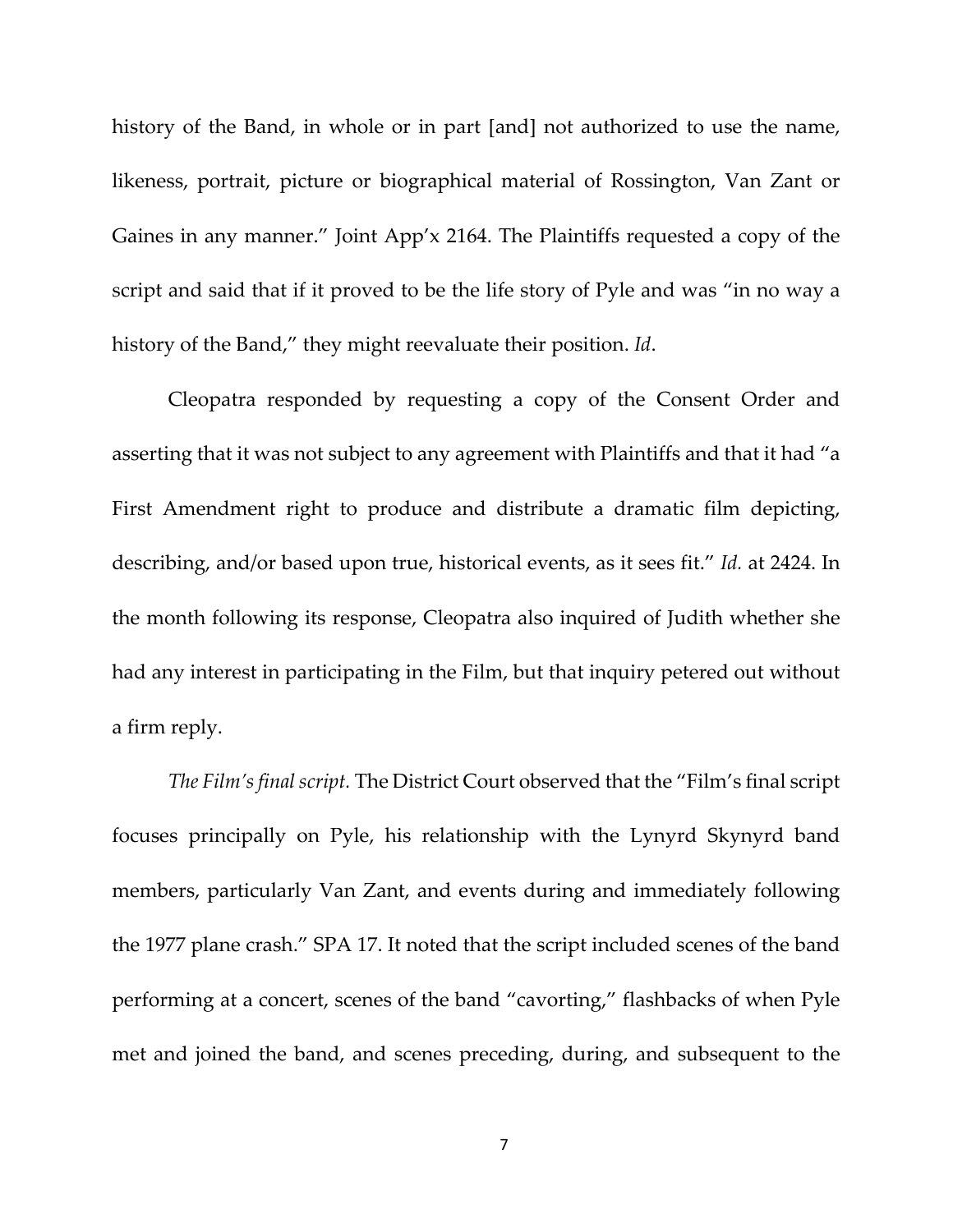plane crash. Pyle himself described the Film as "a compression of – of our life as a band." SPA 17. He also described it as "MY story – [the Film] is not just about the plane crash but also about my personal relationship with the genius that was Ronnie Van Zant, whom I loved like a brother and still miss to this day." Joint App'x 2341.

Ultimately, the District Court found that the Film is a "film about Lynyrd Skynyrd," and based its finding on the following: the script; the factual information provided by Pyle; the draft titles for the Film that all "evoke[d] the Lynyrd Skynyrd legacy," and the Court's finding that Perera was an unreliable witness who appeared to be attempting to evade rather than abide by the Consent Order. *Van Zant*, 270 F. Supp. 3d at 667.

*The Plaintiffs' lawsuit.* In April 2017, the Plaintiffs averred, they learned from a news article that Cleopatra had gone forward with the Film, titled "Street Survivors: The True Story of the Lynyrd Skynyrd Plane Crash."2 *Id*. Filming had begun that month, and principal photography was completed in mid‐May 2017. The Plaintiffs initiated the instant action on May 5, 2017. By that date, Cleopatra had spent approximately \$1.2 million on the Film.

<sup>&</sup>lt;sup>2</sup> "Street Survivors" is the name of a Lynyrd Skynyrd album.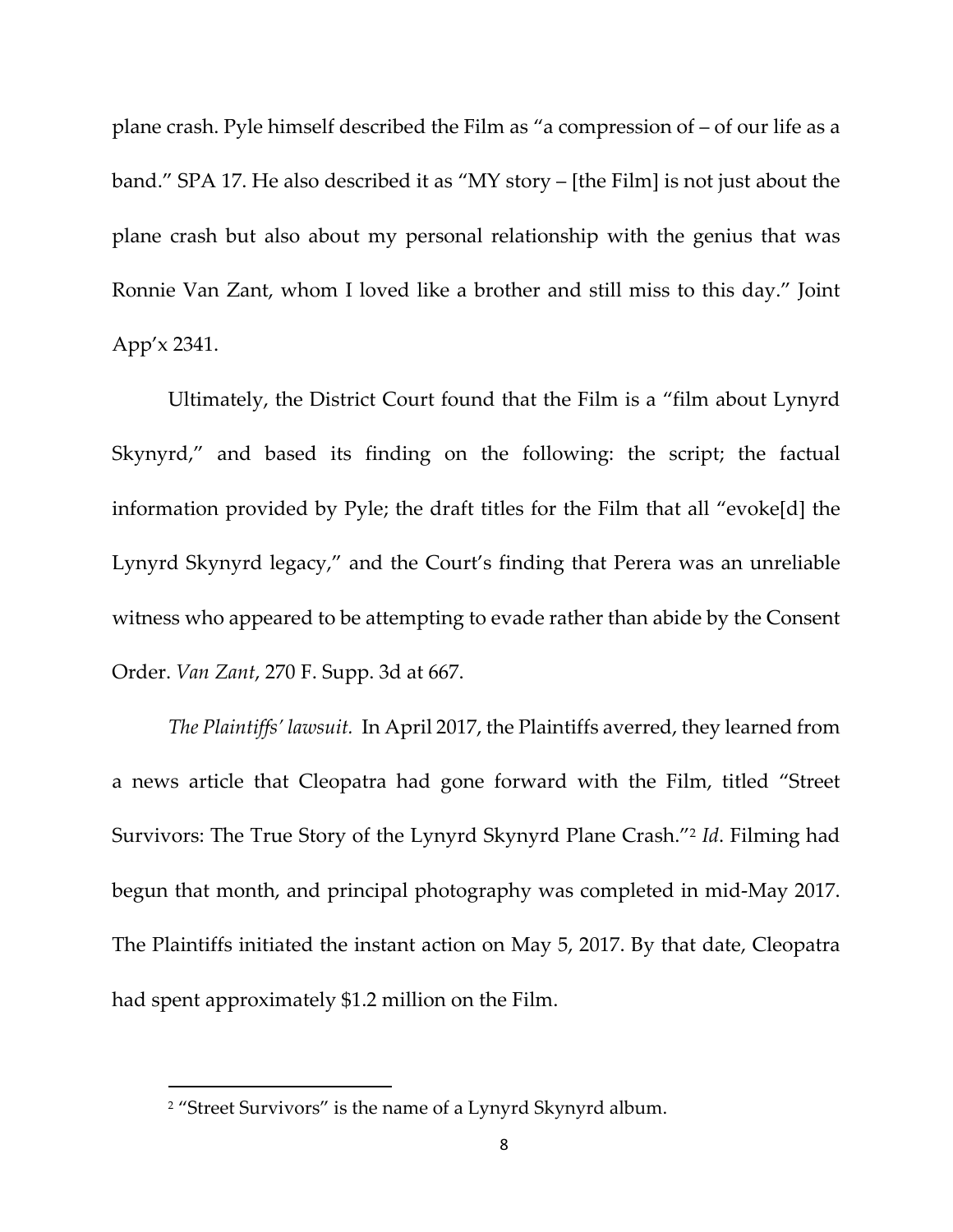On August 23, 2017, the District Court ruled that the Plaintiffs were entitled to a permanent injunction prohibiting distribution of the Film and other related activities. It reasoned that because (1) Pyle, as a signatory to the Consent Order, was bound by its restrictions; (2) Cleopatra was likewise bound by the Consent Order, despite being a non‐signatory, because it had acted "in concert or participation" with Pyle to produce the Film; and (3) the Film violated the Consent Order. *Van Zant*, 270 F. Supp. 3d at 672‐76. The District Court dismissed the Plaintiffs' request for a permanent injunction against Pyle individually because he had no possession of or legal rights to the Film.<sup>3</sup> Finally, the District Court found that the Plaintiffs were entitled to reasonable attorneys' fees.

The District Court entered the injunction against Cleopatra and others on September 13, 2017, and awarded judgment to the Plaintiffs against Cleopatra and Pyle, jointly and severally, for attorneys' fees and costs in the amount of \$632,110.91 plus any additional fees and costs incurred after July 31, 2017, but not yet billed.

### **Discussion**

<sup>&</sup>lt;sup>3</sup> By the time of the District Court's August ruling, Pyle had relinquished his rights to a percentage of the Film's revenues.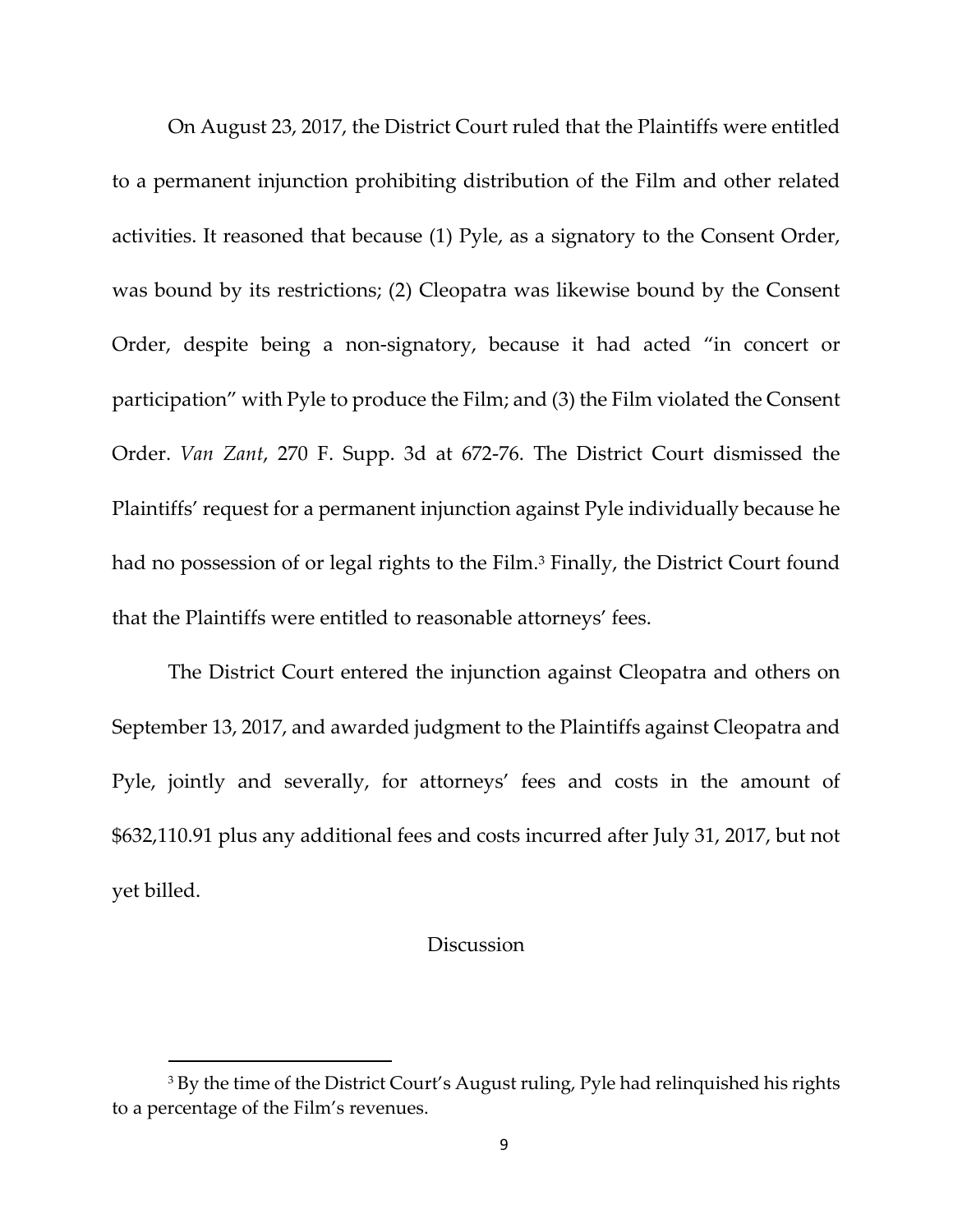The Defendants, Appellants here, supported by several journalism and entertainment organizations, see this case as a classic First Amendment violation involving an unlawful prior restraint. It is not. No government entity has obtained a court order to prevent the making or release of the Film, as occurred in *Joseph Burstyn, Inc. v. Wilson*, 343 U.S. 495 (1952), nor does this case involve a claim of defamation or invasion of privacy as to which the First Amendment imposes special requirements, *see New York Times Co. v. Sullivan*, 376 U.S. 254, 279‐80 (1964) (First Amendment requires actual malice standard to be applied to public official's libel claim); *Meeropol v. Nizer*, 560 F.2d 1061, 1066 (2d Cir. 1977) (First Amendment requires reckless‐disregard‐of‐truth standard to be applied to public figure's invasion of privacy claim). Nevertheless, this case implicates free speech concerns, and two circumstances counsel caution in permitting an expressive work to be enjoined, at least outside the context of copyright law where "copyright's built‐in free speech safeguards are generally adequate to address" First Amendment concerns. *See Eldred v. Ashcroft*, 537 U.S. 186, 221 (2003).

First, even though the injunction here has allegedly been imposed as a result of private contract rather than government censorship, it nonetheless restrains the viewing of an expressive work prior to its public availability, and courts should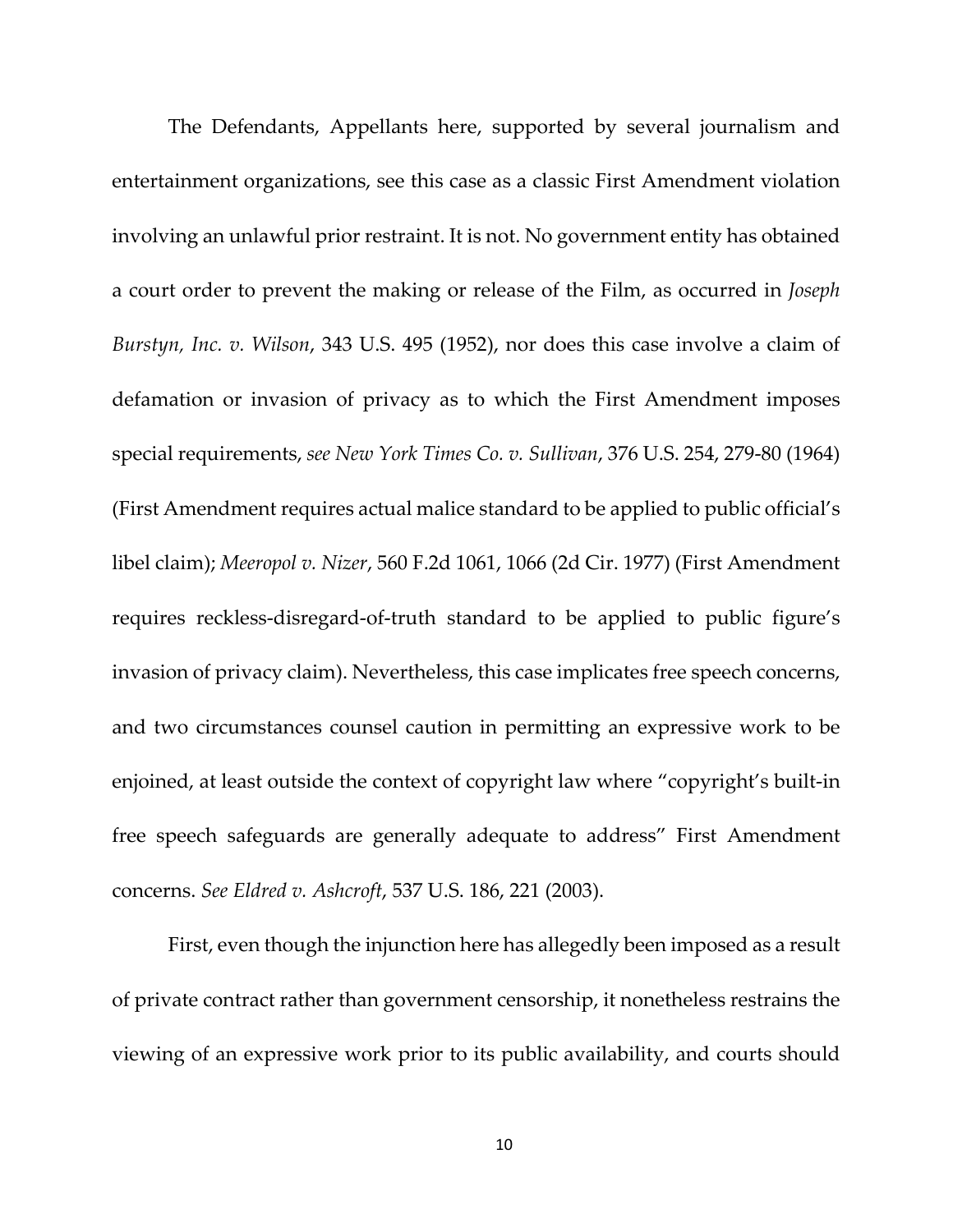always be hesitant to approve such an injunction. "Any prior restraint on expression comes to [the Supreme] Court with a heavy presumption against its constitutional validity." *Organization for a Better Austin v. Keefe*, 402 U.S. 415, 419 (1971) (internal citations and quotation marks omitted); *see* Melville Nimmer, Nimmer on Freedom of Speech § 4.03, p. 4‐14 (1984) ("[P]ermanent injunctions . . . are classic examples of prior restraints.").

Second, although parties are free to limit by contract publication rights otherwise available, *see Democratic National Committee v. Republican National Committee*, 673 F.3d 192, 204‐07 (3d Cir. 2012); *Erie Telecommunications, Inc. v. City of Erie, Pa*., 853 F.2d 1084, 1096 (3d Cir. 1988), the injunction in this case restricts the actions of an entity that was not a party to the contract that is alleged to be the source of the restriction. Cleopatra did not sign the Consent Order. The Order was sealed when entered, although Cleopatra became aware of its existence before it had spent any significant amount of money to make the Film. The District Court applied the Consent Order to Cleopatra because of its relationship with Pyle, who was a party to the Order.

Of course, an injunction may be applied to an entity that acts "in active concert or participation" with anyone bound by the injunction, *see* Fed. R. Civ. P.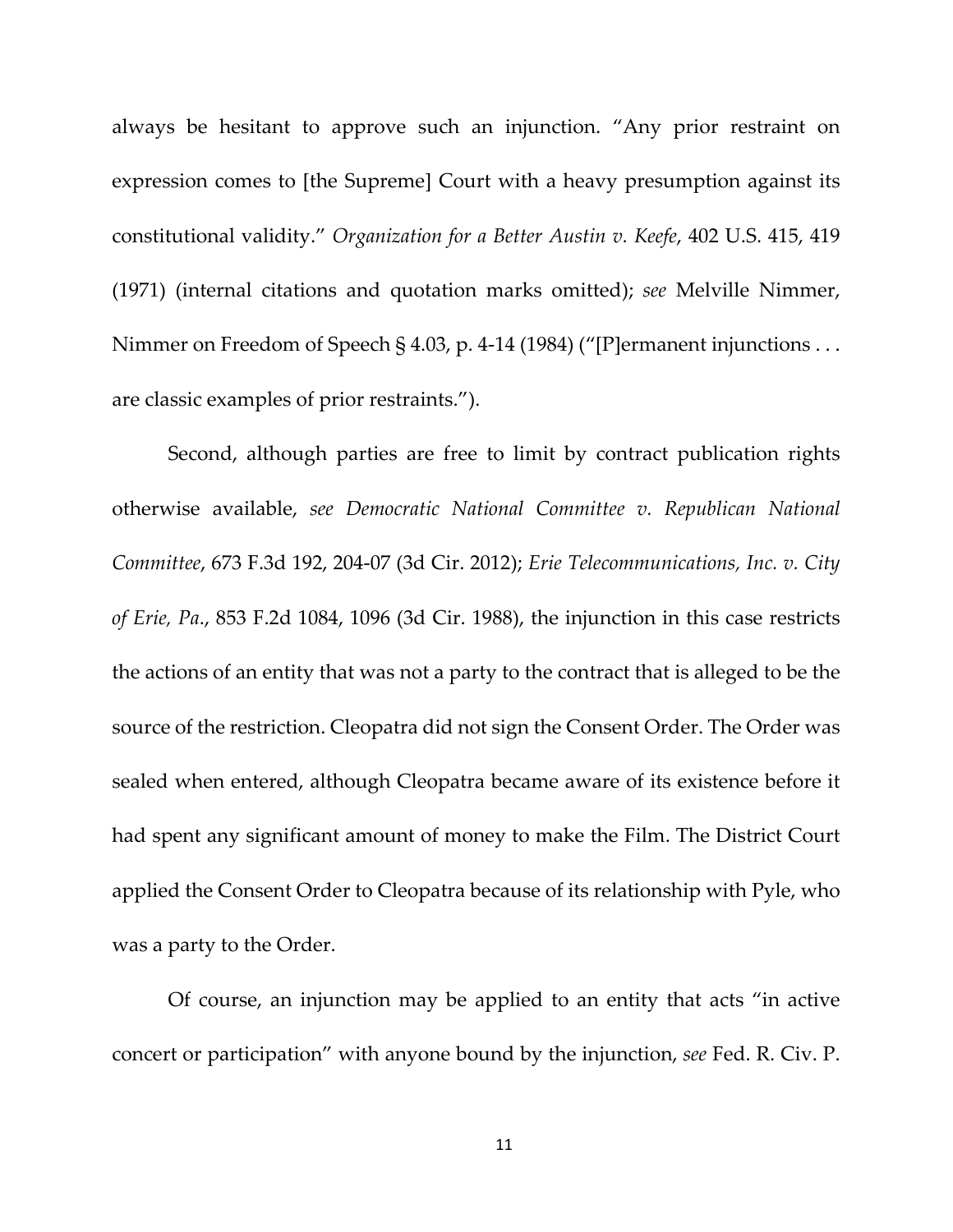$65(d)(2)(C)$ , and in some circumstances the All-Writs Act, 28 U.S.C. § 1651, may be used to prevent an entity from acting to interfere with an injunction, *see Pennsylvania Bureau of Corrections v. United States Marshals Service*, 474 U.S. 34, 40 (1985); *Ass'n for Retarded Children of Connecticut, Inc. v. Thorne*, 30 F.3d 367, 369 (2d Cir. 1994).<sup>4</sup> However, the application of an injunction to an entity that contracts with someone arguably bound by its terms in order to prepare an expressive work such as a movie raises serious concerns not present in the typical Rule 65(d)(2)(C) situation.

These considerations oblige us to examine with care the terms of the Consent Order alleged to have been violated. The key provision is section 3, the relevant terms of which provide:

3. Each of the Individual Defendants . . . shall have the right to exploit his . . . own respective life story in any manner or medium, including . . . [a] motion picture[] . . . . In such connection, each of the foregoing shall have the right to refer to "Lynyrd Skynyrd" and related matters and to describe and portray his experience(s) with "Lynyrd Skynyrd;" provided that no such exploitation of life story rights is authorized which purports to be a history of the "Lynyrd Skynyrd" band, as opposed to the life story of the applicable individual.

Joint App'x 40‐41.

<sup>4</sup> The District Court noted that "[a] court's power to enforce provisions of consent orders comes principally from the All Writs Act." *Van Zant*, 270 F. Supp. 3d at 673.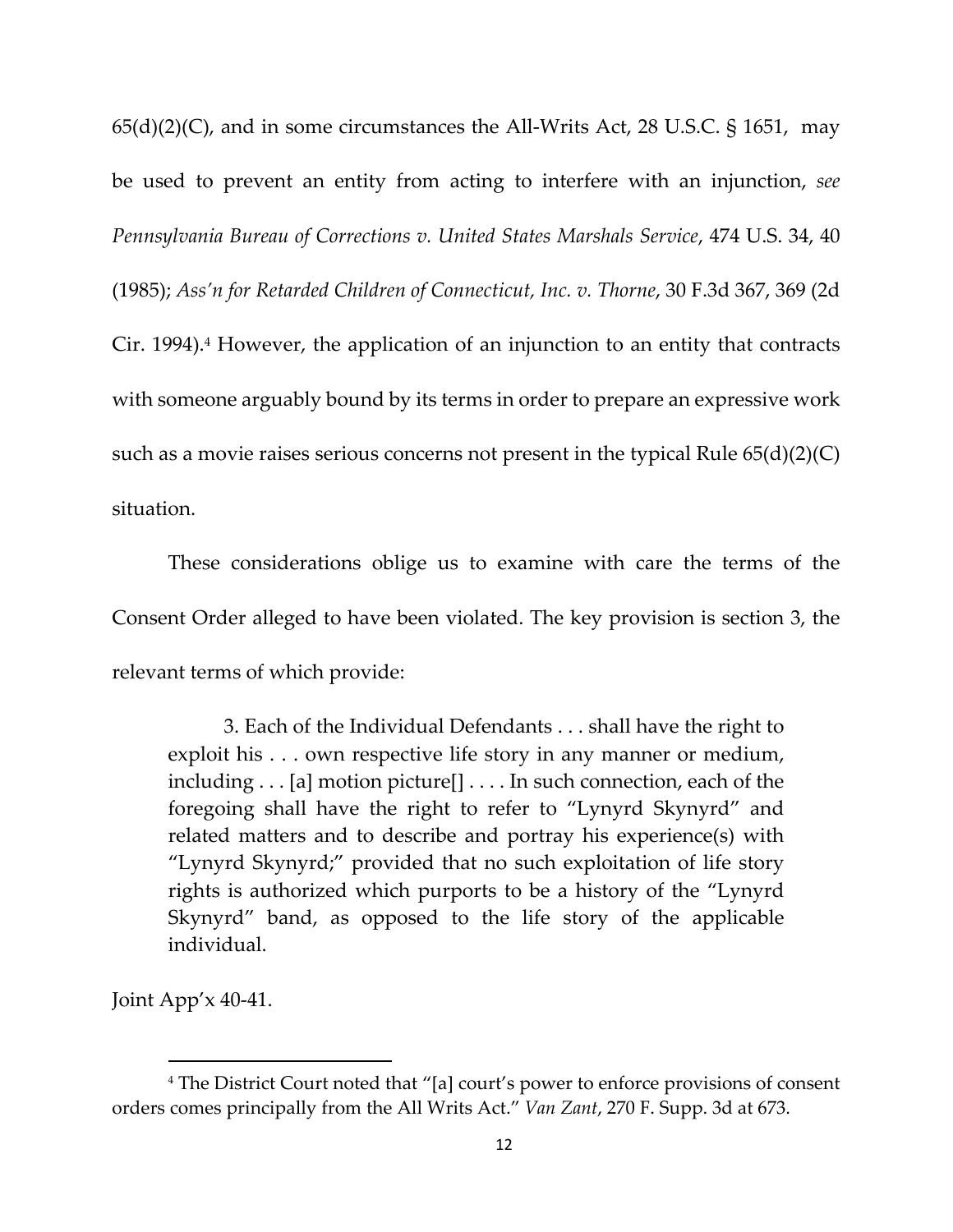Injunctions must "be specific and definite enough to apprise those within its scope of the conduct that is being proscribed." *In re Baldwin‐United Corp*., 770 F.2d 328, 339 (2d Cir. 1985) (internal citation omitted). As the Supreme Court has observed, "Since an injunctive order prohibits conduct under threat of judicial punishment, basic fairness requires that those enjoined receive explicit notice of precisely what conduct is outlawed." *Schmidt v. Lessard*, 414 U.S. 473, 476 (1974).

An initial, and ultimately dispositive, question on this appeal is whether the terms of the Consent Order, implemented by the District Court's injunction, are inconsistent, or at least insufficiently specific, and hence unenforceable because they permit what they also appear to prohibit. Pyle is permitted to make a movie that describes his experiences with Lynyrd Skynyrd and to refer to the band, but he may not make a movie that is a history of the band.

The script for the movie that Cleopatra has been enjoined from distributing illustrates the inconsistency, or at least the insufficient specificity, of the terms of the Consent Order. The script tells the story of the plane crash in which Ronnie and other members of the band were killed and from which Pyle walked away. That crash is part of the "history" of the band, but it is also an "experience" of Pyle with the band, likely his most important experience. Provisions of a consent decree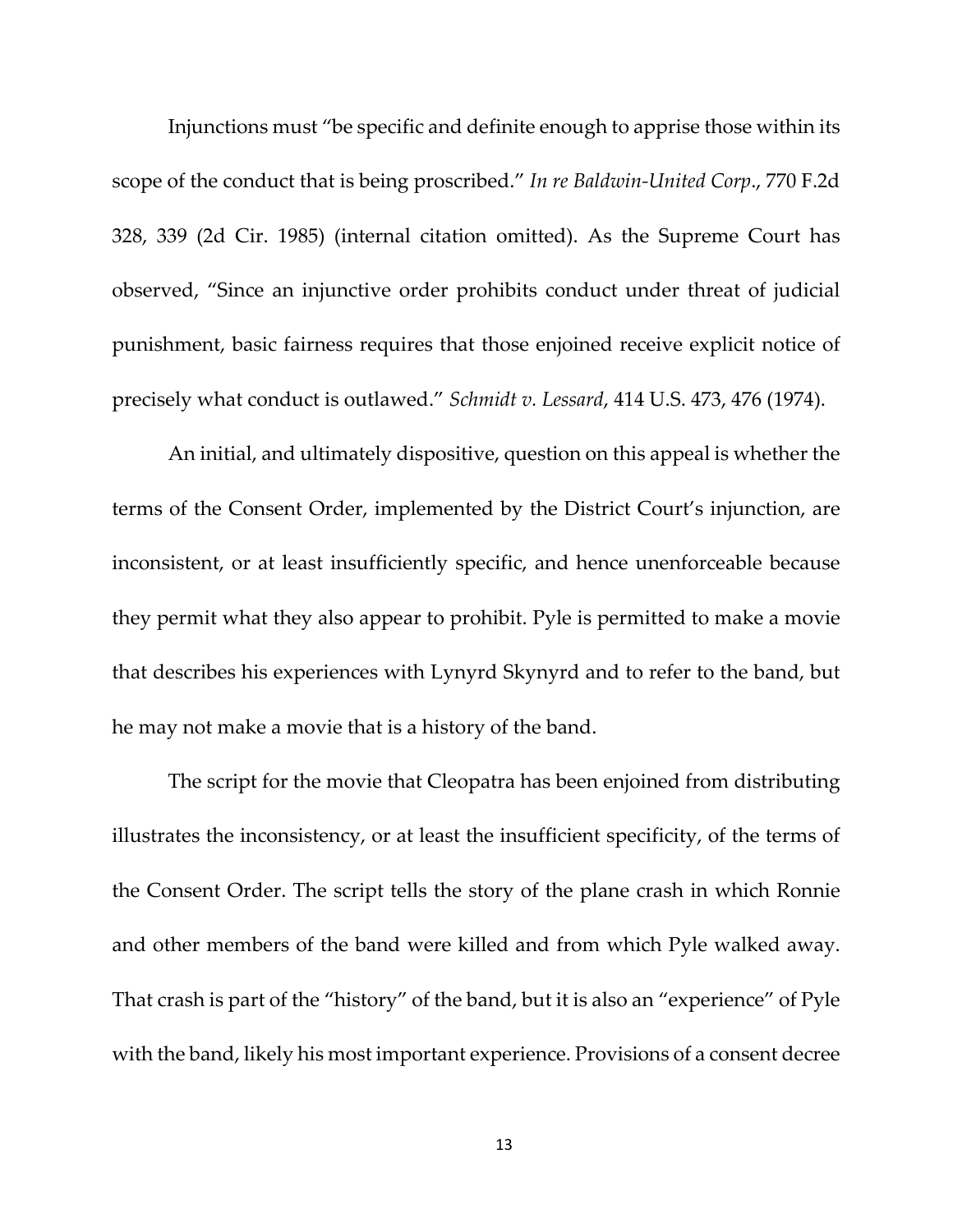that both prohibit a movie about such a history and also permit a movie about such an experience are sufficiently inconsistent, or at least insufficiently specific, to support an injunction.

We recognize that sections 4 and 5 impose restrictions in addition to those imposed by section 3. Echoing the proviso of section 3, section 4 prohibits "exploitation in whole or in part of the history of the Lynyrd Skynyrd band without the prior written approval of Rossington, Collins and [Ronnie's] Estate." Section 5 prohibits "use of the name, likeness, portrait, picture, or biographical material" of Ronnie or Gaines with certain exceptions. These provisions may well impose restrictions on activities other than those explicitly permitted by section 3, but they cannot be interpreted to prohibit what section 3 explicitly permits.

### **Conclusion**

The judgment of the District Court is reversed, and the injunction is vacated. Reversal of the judgment necessarily vacates the award of attorney's fees.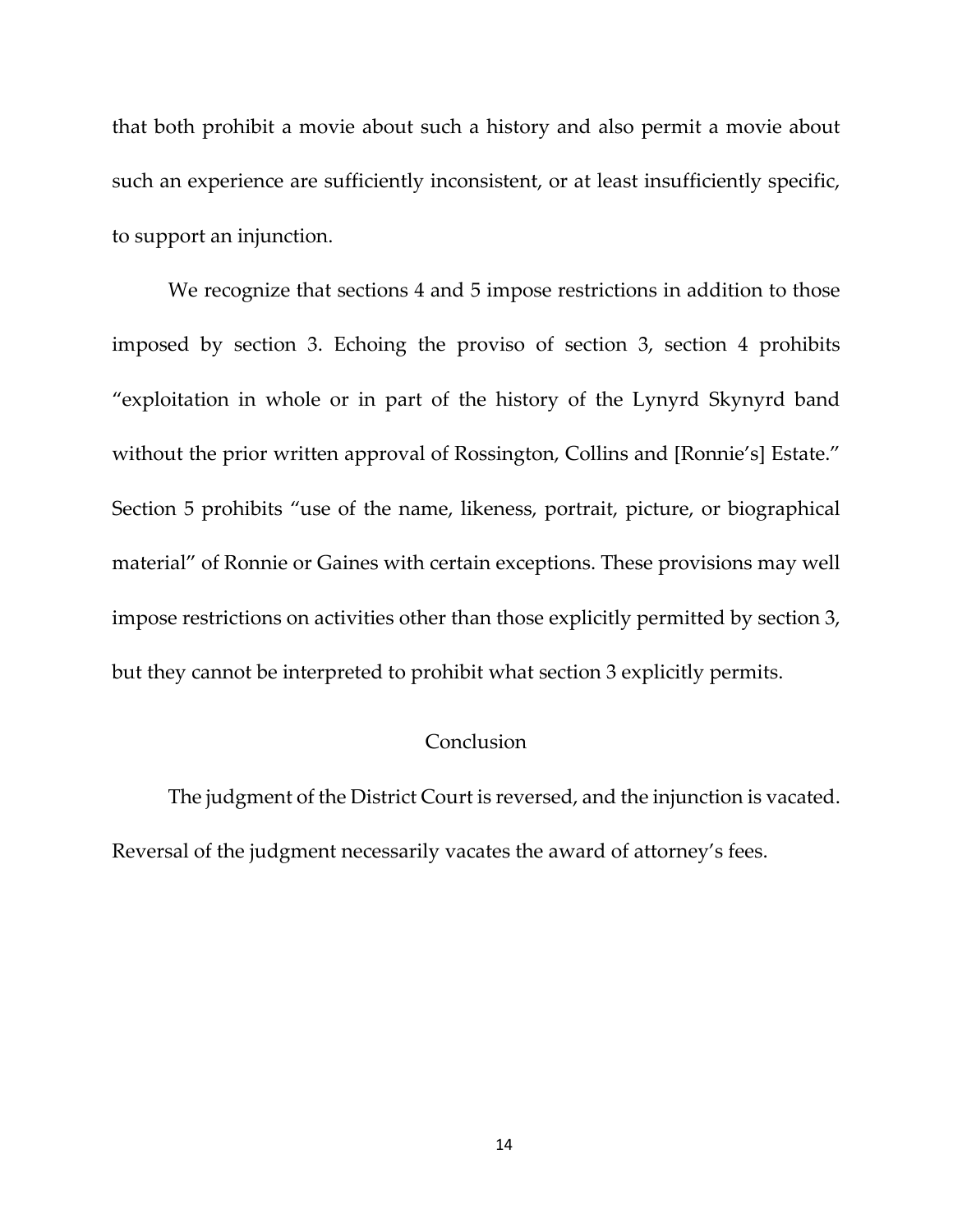JON O. NEWMAN, Circuit Judge, with whom PETER W. HALL, Circuit Judge, joins, concurring:

 I join the Court's opinion holding that the provisions of the Consent Order on which the District Court's injunction is based are inconsistent, or at least insufficiently precise, to support an injunction. I write separately to explain why I believe the injunction must be vacated for the additional reason that the script for the movie in question reveals that the movie would not exceed the authority that the consent decree explicitly gives to Artimus Pyle and therefore to Cleopatra.

Section 3 of the Consent Order provides:

"Each of the Individual Defendants . . . shall have the right to exploit his . . . own respective life story in any manner or medium, including . . . [a] motion picture[] [and] shall have the right to refer to "Lynyrd Skynyrd" and related matters and *to describe and portray his experience(s) with "Lynyrd Skynyrd*;" provided that no such exploitation of life story rights is authorized which purports to be a *history* of the "Lynyrd Skynyrd" band, as opposed to the life story of the applicable individual."

Joint App'x 40‐41 (emphases added).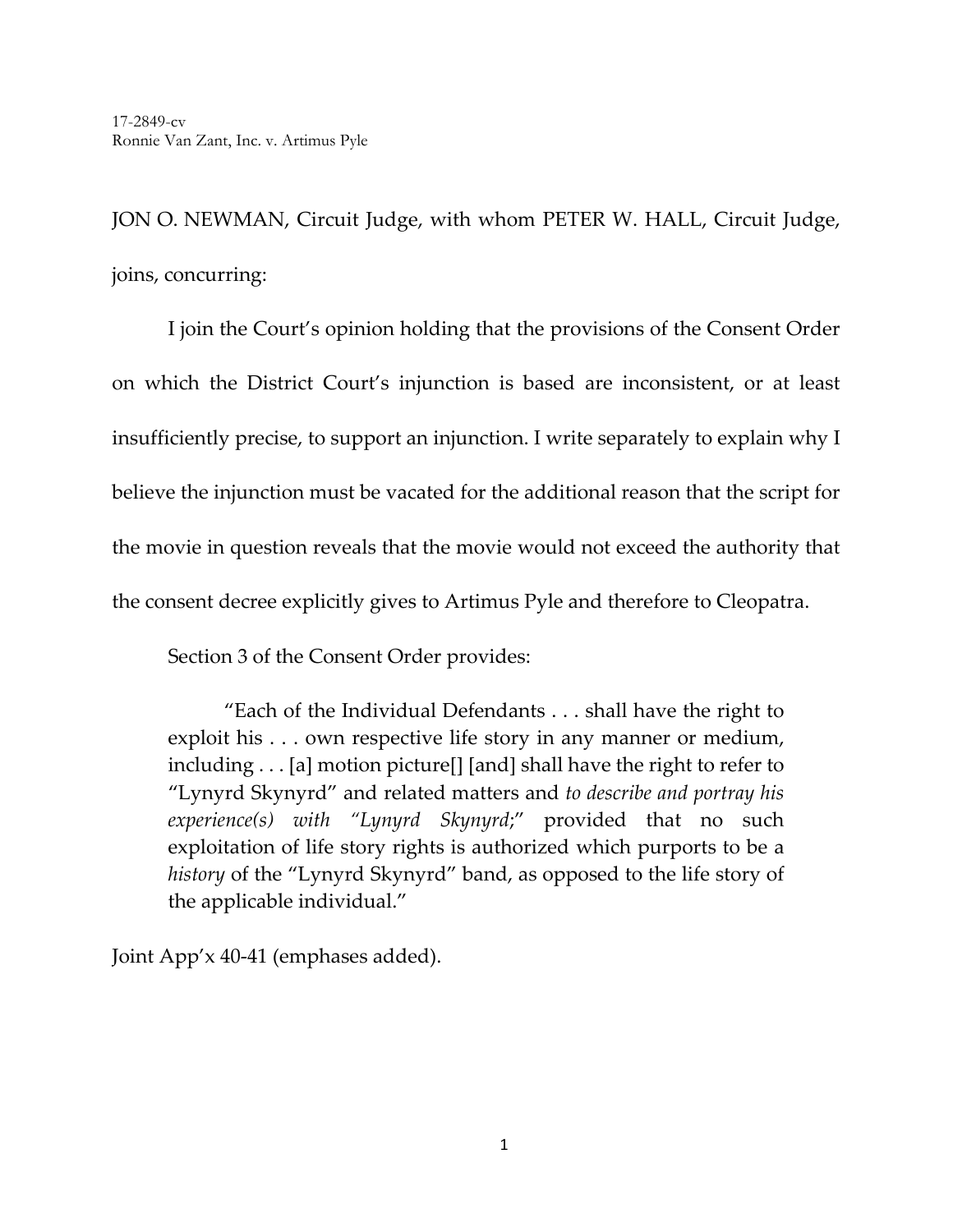After examining a script for the movie,<sup>1</sup> I believe that the movie will "describe and portray" a major "experience" that Pyle had with the band—the events before, during, and after the plane crash that killed members of the band and from which Pyle emerged alive—and that the movie will not be a "history" of the band. The Supreme Court has noted that "where a speech case has . . . been tried in a federal court, . . . we are obliged to make a fresh examination of crucial facts." *Hurley v. Irish‐American Gay, Lesbian & Bisexual Group of Boston*, 515 U.S. 557, 567 (1995).

Plaintiffs' exhibit No. 13 is a script of 108 pages. A page‐by‐page analysis of this script is set forth in the margin.2 This analysis reveals that six pages (2‐4, 7‐8,

2‐4: Scene of band playing.

- 7‐8: Same scene plus green room.
- 9 (1st half): Green room, focusing on Pyle.

- 11 (1st half): Pyle breaks up a fight.
- 11 (2d half)‐19 (1st half): Hotel room, band members, focusing on Pyle and Ronnie.
- 19 (2d half)‐20: Pyle's hotel room.
- 20 (bottom of page)‐21 (first half): Columbia records phone call re chartering a plane.

21 (2d half)‐22: Tarmac, Pyle and others see a plane coming in.

30 (2d half)‐32 (1st half): Tarmac, phone call about the plane.

<sup>&</sup>lt;sup>1</sup>The parties did not place in the record any version of the movie itself. The parties agreed at oral argument that there are no significant differences among the various versions of the script.

<sup>2</sup> 1: Pyle (referred to as "Artimus," his first name) says, "[T]his is my story."

<sup>5:</sup> Band playing, focusing on Pyle.

<sup>6.</sup> Same scene, with Pyle leaving the stage and breaking up a fight.

<sup>9</sup> (2d half)‐10: On a staircase, Pyle encounters a drunk fan.

<sup>23</sup>‐30 (1st half): Cabin and cockpit of plane, with band members, including Pyle; plane lands.

<sup>32</sup> (2d half)‐35 (1st half): Flashback to hotel room, band members welcome Pyle.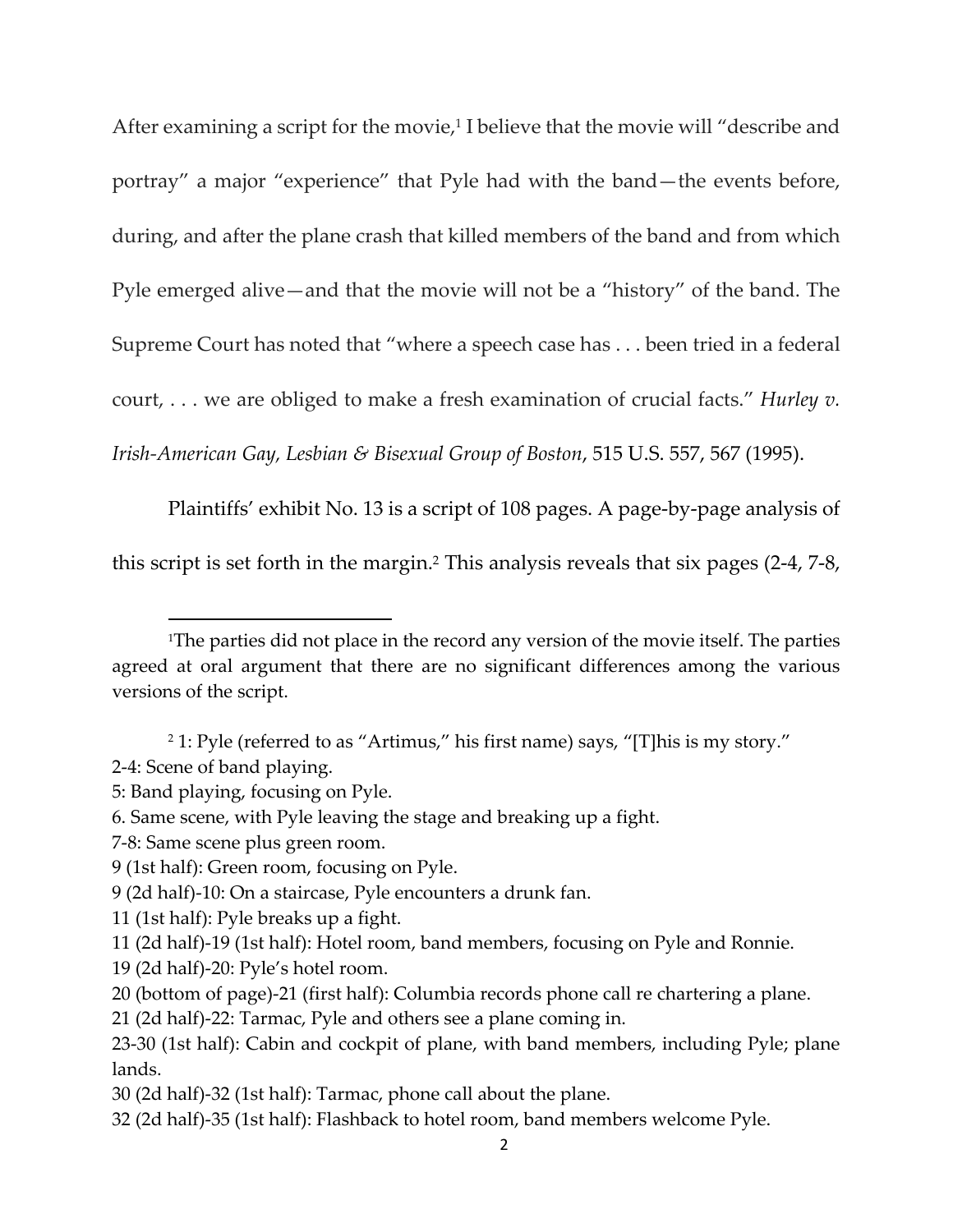72 (2d half-73 (1st half)) show the band without focusing on Pyle, four pages (5, 9,

11, and 32) show the band but focusing on Pyle, and ninety‐eight pages portray

experiences from Pyle's life including his hiring by the band, his interactions with

(2d half)‐36 (1st half): Pyle's house, Pyle and his wife.

 (2d half)‐38 (1st half): Flashback to Pyle's house where he receives a phone call offering him a tryout with the band.

(2d half)‐39: Ballroom where Pyle is playing when he gets a phone call hiring him.

‐42 (1st half): Flashback to Pyle driving to meet the band, returning to pick up his drums, arriving at ballroom.

 (2d half)‐46 (1st half): Interior and exterior of Pyle's house, interior of Pyle's car including conversation about reentering the plane.

(2d half)‐47 (1st half): Exterior of highway, tarmac, jeep.

 (2d half)‐72 (1st half): Tarmac, interior of plane, including cockpit, with Pyle advising pilots and passengers as plane encounters trouble.

 (2d half)‐73 (1st half): Montage of band members seeing brief scenes of their lives flash before their eyes.

(2d half)‐75 (1st half): Plane crashes.

 (2d half)‐86 (1st half): Pyle leaving the crashed plane, helping someone off the plane, and walking through woods.

 (2d half)‐87 (1st half): Pyle encounters a man, Mote, who, apparently fearing an intruder at nighttime, fires his shotgun at Pyle, wounding him.

(2d half)‐88 (1st half): Mote's farm, Pyle calling his wife.

(2d half)‐93 (1st half): Outside Mote's farm where Pyle is rescued.

(2d half)‐95 (1st half): Magnolia Hospital where Pyle is treated.

(2d half): Brief flashback sequence inside plane as plane crashes.

(bottom)‐97 (1st half): Magnolia Hospital, focus on Pyle.

 (2d half)‐100 (1st half): Henry Ford Hospital where Pyle visits the other plane crash survivors.

 (2d half)‐105 (1st half): Pyle returns to scene of crash and is questioned by DEA agents who suspect plane carried narcotics.

(2d half)‐106: Magnolia Hospital, focus on Pyle.

(1st half): Pyle playing with his band.

(2d half): Pyle driving.

<sup>108:</sup> Graveyard, Pyle voiceover.